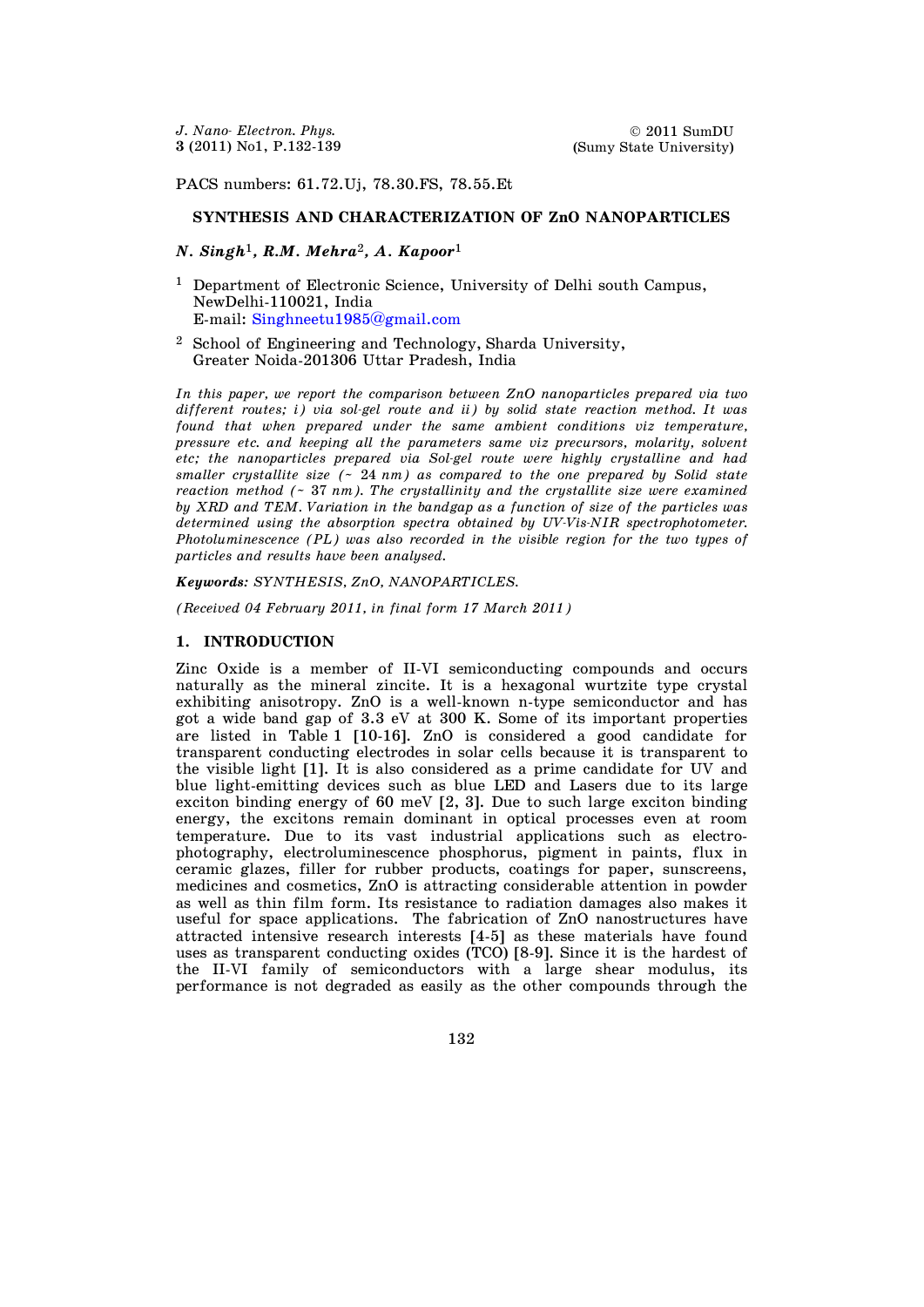appearance of defects. Since Zinc, the main constituent is cheap, non-toxic and abundant, ZnO has become commercially viable.

 In the present work, we have synthesized ZnO nanoparticles via two different routes (sol-gel route and solid state reaction method) and tried to analyze the two on the basis of their crystallinity, crystallite size, bandgap and structural properties. X-ray diffraction (XRD) is used to calculate crystallite size. Variation in the bandgap as a function of size of the particles is determined using the absorption spectra obtained by UV-Vis-NIR spectrophotometer. Photoluminescence (PL) is also recorded in the visible region. Transmission electron micrograph (TEM) and Scanning electron micrograph (SEM) images are shown to clearly see the particle size and grain size respectively.

| <b>Properties</b>                | <b>Values</b>                                    |
|----------------------------------|--------------------------------------------------|
| Crystal structure                | Rock salt, Zinc blende and Wurtzite              |
| Energy Bandgap, eV               | $3.2 - 3.3$                                      |
| Electron Mobility, $cm^2Vs^{-1}$ | 2.5-300 (Bulk ZnO),<br>1000<br>(Single nanowire) |
| Exciton Binding Energy, meV      | 60                                               |
| Density, $g/cm^3$                | 5.606                                            |
| Refractive Index                 | 2.0041                                           |
| Electron Effective Mass $(m_e)$  | 0.26                                             |
| Relative Dielectric Constant     | 8.5                                              |
| Melting point, $\mathrm{C}$      | 1975                                             |
| Boiling point, <sup>o</sup> C    | 2360                                             |
| Electron Diffusion Coefficient.  | 5.2<br>(Bulk ZnO),                               |
| $\rm cm^2 s^{-1}$                | $1.7 \times 10^{-7}$ (Particulate Film)          |

*Table 1* – *Properties of zinc oxide*

#### **2. EXPERIMENTAL**

## **2.1 Sol-gel route**

All the reagents used were of analytical grade and no further purification was done before use. ZnO nanopowder was prepared by dissolving 0.2M Zinc acetate dihydrate  $[Zn(CH_3COO)_2.2H_2O]$  in methanol at room temperature and then mixing this solution ultrasonically at  $25 °C$  for 2h. Clear and transparent sol with no precipitate and turbidity was obtained. 0.02 M of NaOH was then added in the sol and stirred ultrasonically for 60 min. The sol was kept undisturbed till white precipitates were seen in the sol. After precipitation, the precipitates were filtered and washed with the excess methanol to remove starting material. Precipitates were than dried at 80  $^{\circ}$ C for 15 min on hot plate.

#### **2.2 Solid state reaction method**

The chemical reagents used in this work were Zinc acetate dihydrate  $[Zn(CH_3COO)_2 \cdot 2H_2O]$  and NaOH powders of analytical grade purity. In solidstate reaction method, 0.2 M of Zinc acetate dihydrate  $[Zn(CH_3COO)_2 \cdot 2H_2O]$ was ground for 10 min and then mixed with 0.02 M of NaOH. After the mixture was ground for 30 min, the product was washed many times with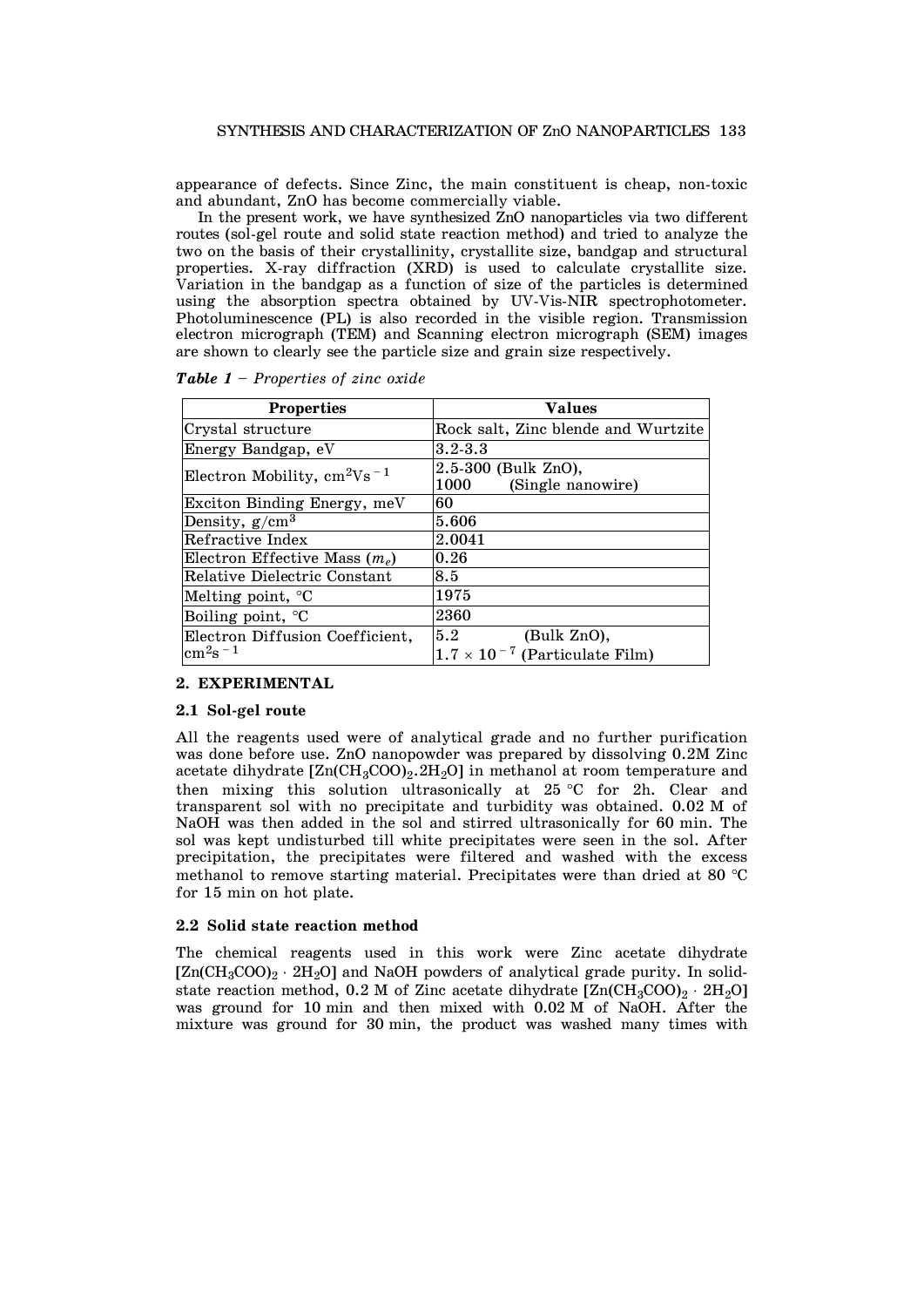deionized water and methanol to remove the by-products. The final product was then filtered and dried into solid powders at 80  $\degree$ C for 15 min on hot plate.

 The XRD measurements were carried out using Bruker AXS-D8 discover diffractometer. The absorbance of the powder in the visible region was measured using Shimadzu UV-VIS-NIR spectrophotometer (solidspec-3700). PL measurements were carried out using Shimadzu RF-5301 PC spectrofluorophotometer under 325 nm excitation wavelength. The crystallite size calculated from the XRD measurements was confirmed by TEM Morgagni-268D FEI.

### 3. **RESULTS AND DISCUSSION**

The XRD patterns of the nanoparticles obtained by sol-gel route and solid state reaction method are shown in Fig. 1 and 2 respectively. The nanoparticles synthesized by both methods showed crystalline nature with  $2\theta$ peaks lying at 31.750 $^{\circ}$  (100), 34.440 $^{\circ}$  (002), 36.252 $^{\circ}$  (101), 47.543 $^{\circ}$  (102),  $56.555^{\circ}$   $\langle 110 \rangle$ ,  $62.870^{\circ}$   $\langle 103 \rangle$ ,  $66.388^{\circ}$   $\langle 200 \rangle$ ,  $67.917^{\circ}$   $\langle 112 \rangle$ ,  $69.057^{\circ}$   $\langle 201 \rangle$ ,  $72.610^{\circ}$  (004),  $76.95^{\circ}$  (202), 81.405<sup>o</sup> (104), and 89.630<sup>o</sup> (203). The preferred orientation corresponding to the plane  $\langle 101 \rangle$  is observed in both the samples. These peak positions coincide with JCPDS card no. 36-1451 for ZnO powder. Crystallite size was obtained by Debye-Scherrer formula given by equation

$$
D = \frac{0.94 \lambda}{\beta \cos \theta},\tag{1}
$$

where  $D$  is the crystallite size,  $0.94$  is the particle shape factor which depends on the shape of the particles,  $\lambda$  is the CuK<sub>*u*</sub> radiations (1.54  $\hat{A}$ ),  $\beta$  is full width at half maximum (FWHM) of the selected diffraction peak corresponding to 101 plane and  $\theta$  is the Bragg angle obtained from  $2\theta$  value corresponding to maximum intensity peak in XRD pattern. The crystallite size obtained using this formula is 23.585 nm for sol-gel derived particles and 37.344 nm in case of solid state reaction method derived particles.



*Fig. 1 – XRD pattern of ZnO nanoparticles synthesized via sol-gel route*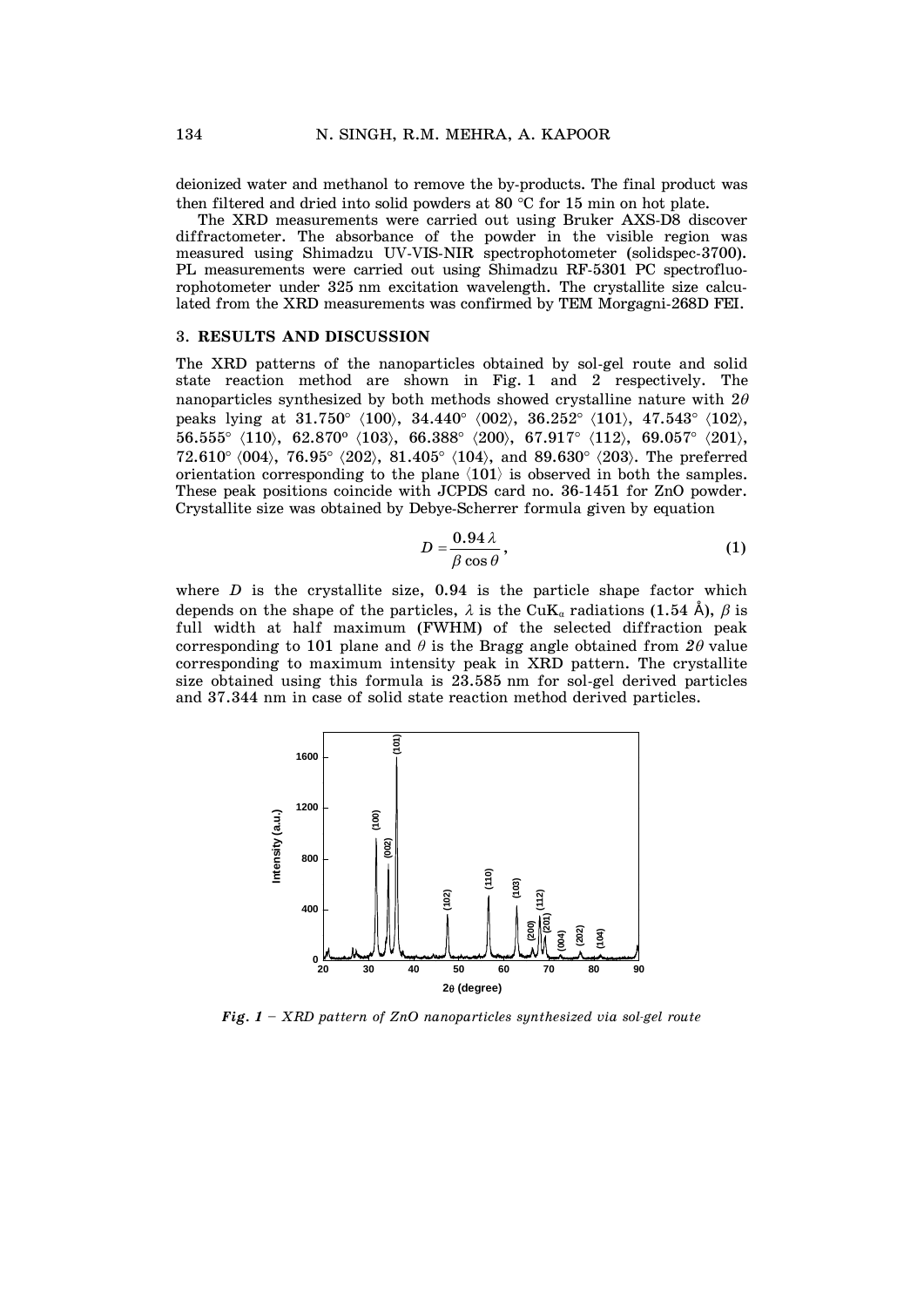

*Fig. 2 – XRD pattern of ZnO nanoparticles synthesized via solid state reaction method* 

 The absorbance curve of the sol-gel derived nanoparticles in the visible region is shown in Fig. 3(a). The graph shows that ZnO does not absorb light in the visible region. This result is in accordance with the bandgap value of the bulk ZnO (3.37 eV) according to which ZnO absorbs light in ultra violet (UV) range. Band gap energy is calculated using Tauc's plot Fig. 3b which comes out to be 3.23 eV in case of sol-gel derived nanoparticles. Tauc's equation (2) is given by [17]

$$
\alpha h v = A (h v - E_g)^n, \tag{2}
$$

where  $\alpha$  is the absorption coefficient,  $h\nu$  is the photon energy, A is the constant,  $E_g$  is the bandgap energy of the sample. The value of *n* is  $1/2$  or 2 depending upon whether the transition from valence band to conduction band is direct or indirect. The value is 1/2 in case of direct transition and 2 in case of indirect transition. Since ZnO is a has a direct band structure, the value of  $n$  is  $1/2$  in this case. So, the equation takes the form

$$
(\alpha h v)^2 = B(hv - E_g), \qquad (3)
$$

where, *B* is a constant related effective masses of charge carriers associated with valence and conduction bands. Intersection of the slope of  $(ahv)^2$  vs  $hv$ curve provides bandgap energy of the samples. According to the experimentally calculated bandgap, the synthesized ZnO nanoparticles should absorb light below 383 nm and absorbance graph is in agreement with this.

 The absorbance curve of the solid state reaction derived nanoparticles in the visible region is shown in Fig. 4a. Tauc's plot is shown in Fig. 4b. The band gap energy comes out to be 3.15 eV from the Tauc's plot. According to the experimentally calculated bandgap, the synthesized ZnO nanoparticles should absorb light below 393 nm in this case and absorbance graph shows this thing. The band gap values validates our crystallite size results according to which smaller crystallite size should have larger band gap (23.585 nm, 3.23 eV for sol-gel derived nanoparticles) and large crystallite size should have smaller band gap (37.344 nm, 3.15 eV for solid state reaction derived nanoparticles).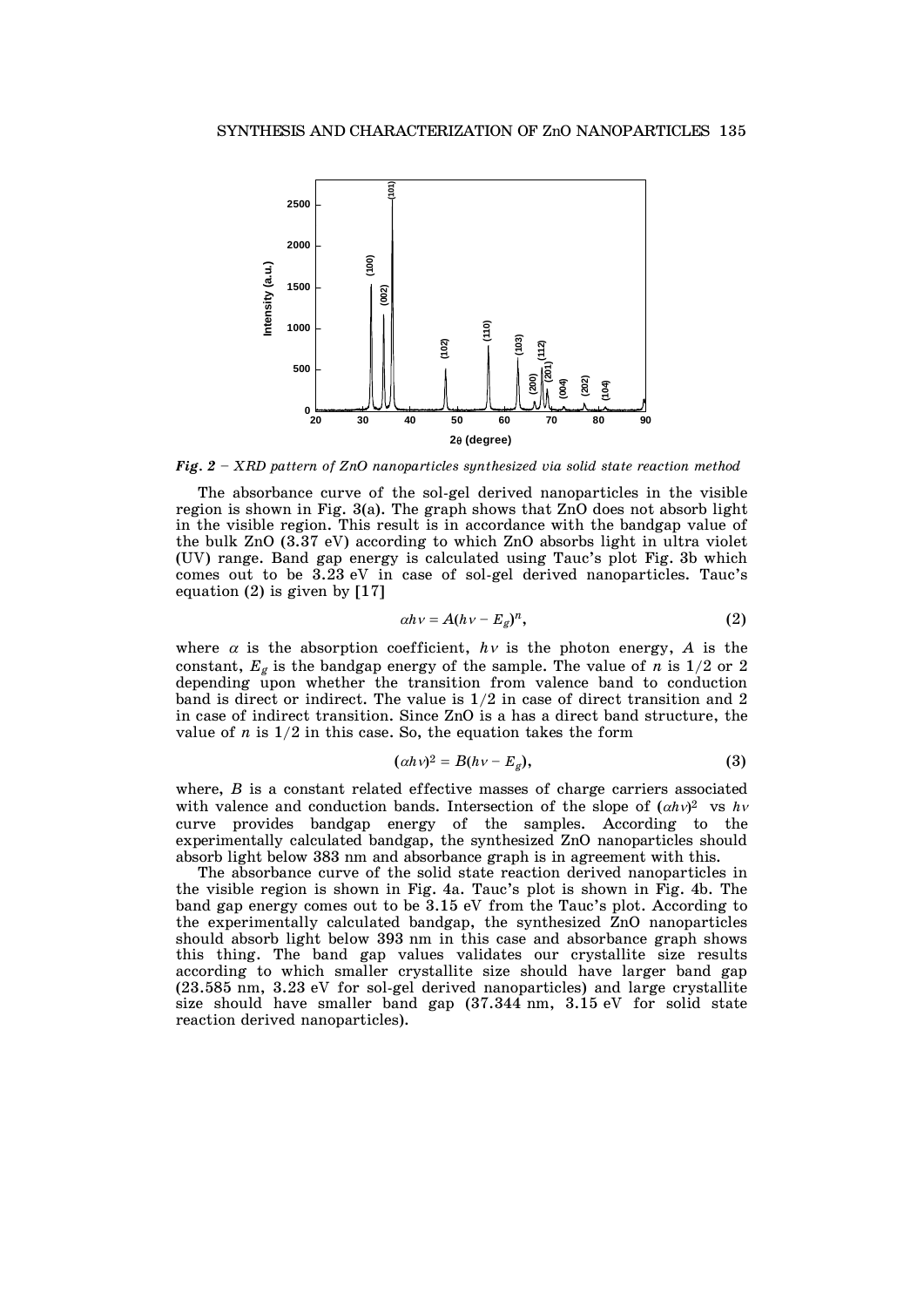

*Fig. 3 – Absorbance of sol-gel derived nanoparicles visible range (a) Tauc's plot of sol-gel derived nanoparticles (b)* 



*Fig. 4 – Absorbance of solid state reaction derived nanoparticles in visible rang (a) Tauc's plot of solid state reaction derived nanoparticles (b)* 

 Photoluminescence (PL) spectra of the nanoparticles obtained by both the processes are shown in Fig. 5. The first peak in PL spectra corresponds to band to band transition and the spectra between 420-500 nm are showing blue luminescence. ZnO nanoparticles prepared via solid state reaction method show high luminescence than sol-gel derived nanoparticles. This could be due to the chemical instability caused during the fabrication process. As can be seen from the PL spectrum of sol-gel derived nanoparticles, the intensity peak is observed at 388.6 nm. If we calculate the band gap value from this wavelength, it comes out to be 3.2 eV. The PL intensity peak in case of solid state reaction derived nanoparticles is observed at 391.5 nm. From this value, band gap comes out to be 3.16 eV. The band gap energies calculated using PL spectra are approximately same as the ones calculated using Tauc's plot.

 TEM images of sol-gel derived nanoparticles are shown in Fig. 6a. Clear hexagonal structures can be seen in the Fig. 6c having diameter  $\sim$  23 nm. Selected area diffraction is shown in Fig. 6b which clearly indicates that the ZnO nanoparticles are highly crystalline in nature.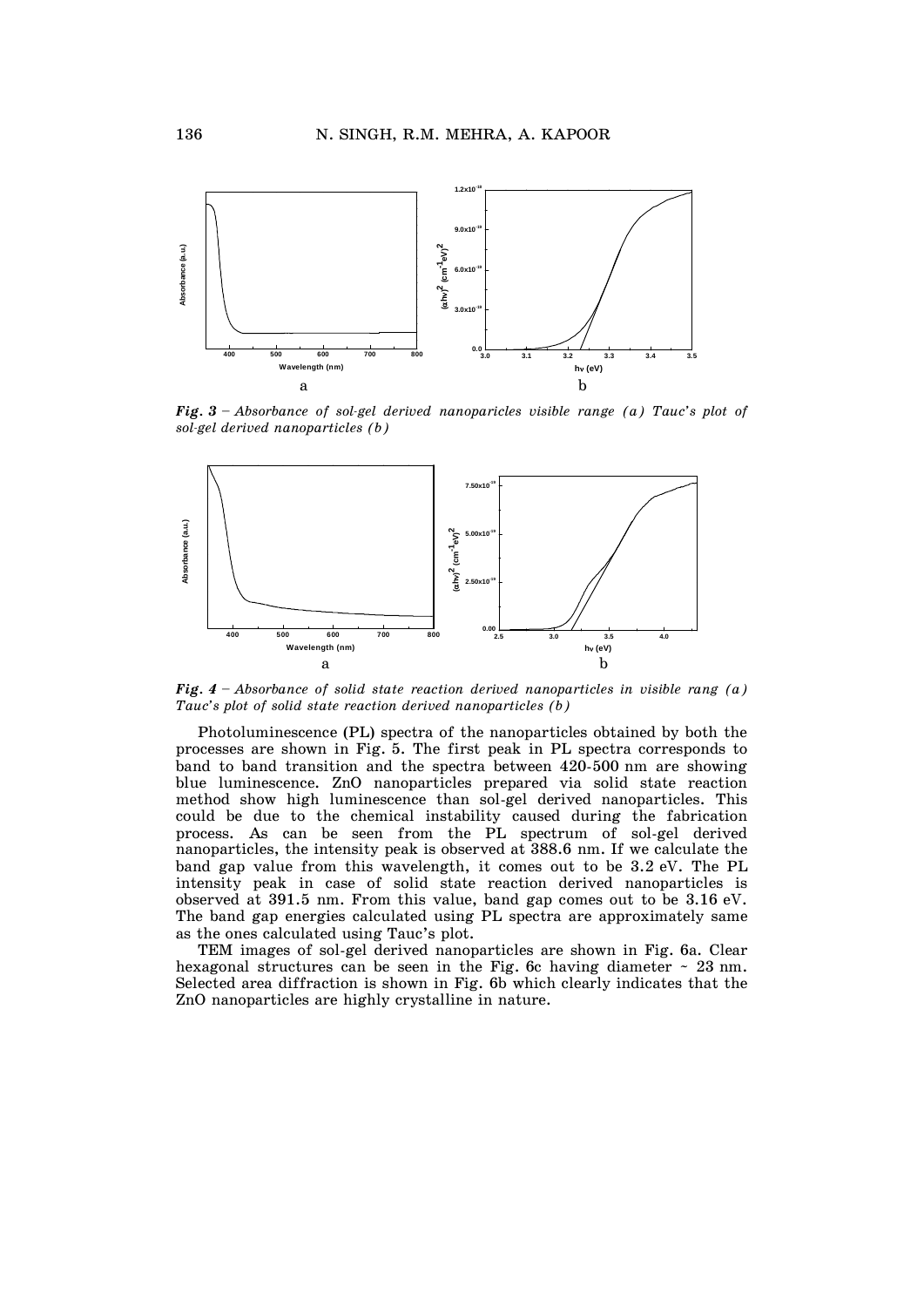

*Fig. 5 – Photoluminescence peak of ZnO nanoparticles obtained via different method* 



 TEM image and selected area diffraction pattern of the solid state reaction derived nanoparticles are shown in Fig. 7a and 7b respectively. Selected area diffraction pattern of the nanoparticles indicates that the ZnO nanoparticles prepared via solid state reaction method are crystalline in nature. However the diffraction rings in this case are not properly aligned as in the case of solgel derived nanoparticles. No clear hexagonal structures can be seen in the TEM image. Nanoparticles obtained in this case are adhering to one another. Agglomeration of nanoparticles is more in this case than the former one. As can be seen from the TEM image that the average particle size is  $\sim 37$  nm which is in agreement with the crystallite size obtained from XRD.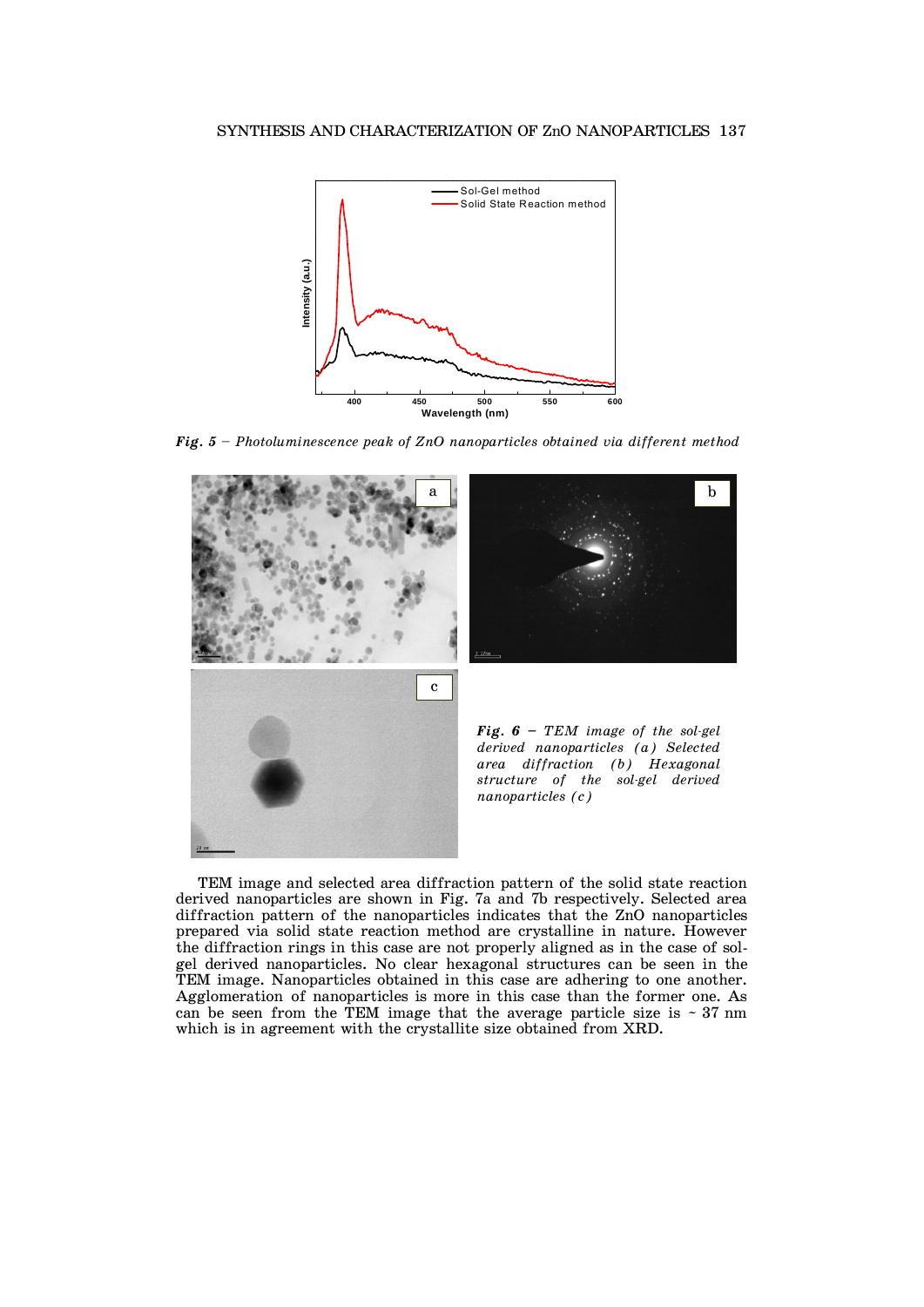

*Fig. 7 – TEM image (a) Selected area diffraction of solid state reaction derived ZnO nanoparticles (b)* 

 SEM images of the nanoparticles prepared via both the routes are shown in Fig. 8. Fig. 8a shows the SEM image of sol-gel derived nanoparticles. Clear nanostructures can be seen having grain size of  $\sim$  70 nm. The crystallite size as observed from TEM in this case is  $\sim 24$  nm. This shows that one grain in sol-gel derived nanoparticles is approximately equal to three crystallites. So it is clear that the nanoparticles seen by SEM image consist of a number of crystallites which are seen by TEM image. SEM image of nanoparticles prepared by solid state reaction method is shown in Fig. 8b. Grain size in this case is  $\sim$  200 nm. Crystallite size as seen from TEM image is  $\sim$  37 nm in this case. This shows that one grain in solid state reaction derived nanoparticles consists of approximately five crystallites. XRD results are confirmed by the combined study of these SEM and TEM images.



*Fig. 8 – Scanning electron micrographs via sol-gel route (a) via solid state reaction method (b)* 

### **4. CONCLUSION**

ZnO nanoparticles were prepared via sol-gel and solid state reaction methods. The ZnO nanoparticles prepared via sol-gel route were highly crystalline and had smaller crystallite size  $(24 \text{ nm})$  as compared to the one prepared by Solid state reaction method (~ 37 nm). The bandgap of the synthesised nanoparticles was found to be size dependent. Photoluminescence (PL) study confirms the results obtained by XRD and TEM.